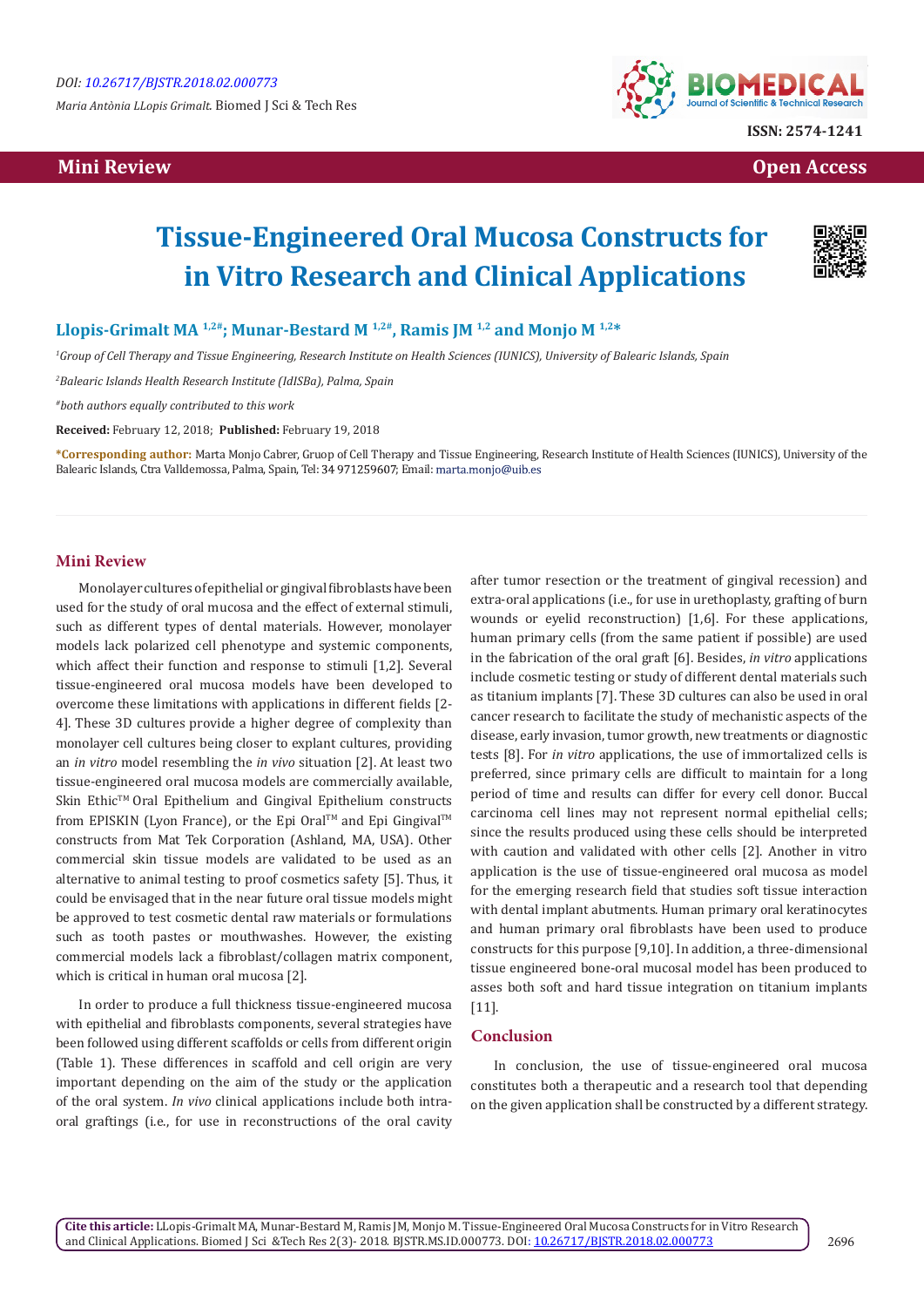| <b>Scaffold</b>                 | Cell type                                                                      | Application                                                                                                   | Reference          |
|---------------------------------|--------------------------------------------------------------------------------|---------------------------------------------------------------------------------------------------------------|--------------------|
| <b>Acellular dermis</b>         |                                                                                |                                                                                                               |                    |
| Alloderm® (LifeCell)            | Primary human keratinocytes and<br>Immortalized fibroblasts (3T3)              | Clinical application for intraoral<br>grafting procedures                                                     | [12, 13]           |
|                                 | Primary human oral keratinocytes<br>and fibroblasts                            | In vitro testing                                                                                              | $\lceil 10 \rceil$ |
| Deepidermalized dermis          | Primary canine oral keratinocytes<br>and Immortalized fibroblasts (3T3)        | Graft for dog cleft palate repair                                                                             | $[14]$             |
|                                 | Keratinocytes derived from human<br>oral palate                                | In vitro preparation of bioartificial<br>mucosa. The authors conclude that<br>a plate scaffold should be used | $[15]$             |
| Amniotic membrane               |                                                                                |                                                                                                               |                    |
| Human amniotic membrane         | Primary rabbit oral epithelial cells                                           | Cornea autologous transplantation<br>in rabbits                                                               | [16]               |
| Collagen                        |                                                                                |                                                                                                               |                    |
| Collagen type-I                 | Human oral immortalized<br>keratinocytes and immortalized<br>fibroblasts (3T3) | In vitro testing                                                                                              | $[2]$              |
|                                 | immortalized human oral<br>keratinocytes and primary human<br>oral fibroblasts | In vitro testing                                                                                              | $[17]$             |
| Collagen-chitosan               | Primary human oral keratinocytes                                               | In vitro testing                                                                                              | $[18]$             |
| Collagen-elastin                | Primary human gingival<br>keratinocytes and primary<br>fibroblasts             | Clinical application in periodontal<br>therapy                                                                | $[19]$             |
|                                 | Primary human palatal mucosa<br>keratinocytes and primary human<br>fibroblasts | In vitro testing                                                                                              | [20]               |
| Collagen-GAG-chitosan           | Primary human palatal mucosa and<br>primary human fibroblasts                  | In vitro testing                                                                                              | $[20]$             |
| CollaCote®(Zimmer Dental)       | Primary human oral epithelial cells<br>and human gingival fibroblasts          | In vitro testing                                                                                              | $[21]$             |
| <b>Fibrin</b>                   |                                                                                |                                                                                                               |                    |
| Fibrin matrix                   | Primary human fibroblasts and<br>keratinocytes from oral mucosa                | Clinical application for<br>ankyloglossia                                                                     | [22, 23]           |
|                                 | Primary human fibroblasts and<br>keratinocytes from oral mucosa                | Clinical application for<br>hemifacialmicrosomia and<br>ankyloglossia                                         | $[24]$             |
| <b>Synthetic Scaffolds</b>      |                                                                                |                                                                                                               |                    |
| Poly (ethylene terephthalate)   | Primary human palatal mucosa<br>keratinocytes and primary human<br>fibroblasts | In vitro Testing                                                                                              | $[20]$             |
| Polycarbonate membrane          |                                                                                |                                                                                                               |                    |
| Electro-spun poly L-lactic acid |                                                                                |                                                                                                               |                    |
| Electro-spun polystyrene        |                                                                                |                                                                                                               |                    |
| Polylactic glycolic acid        | Primary dog epidermal keratinocytes                                            | Clinical application for mucosa<br>prosthesis                                                                 | $[25]$             |

**Table 1:** Summary of different strategies (scaffolds and cell types) used to develop tissue-engineered oral mucosa.

## **Acknowledgement**

This work was supported by the Ministerio de EducaciónCultura y Deporte (contract to M.A.L.G; FPU15/03412), the Instituto de Salud Carlos III (contract to J.M.R; CP 16/00124,) and the Ministerio de Empleo y Seguridad Social with the Sistema de GarantíaJuvenil (contract to M.M.B).

# **References**

- 1. Moharamzadeh K (2017) Oral mucosa tissue engineering. Biomater. Oral Dent. Tissue Eng pp. 223-44.
- 2. [Dongari-Bagtzoglou A, Kashleva H \(2006\) Development of a highly](http://pubmedcentralcanada.ca/pmcc/articles/PMC2699620/) [reproducible three-dimensional organotypic model of the oral mucosa.](http://pubmedcentralcanada.ca/pmcc/articles/PMC2699620/) [Nat Protoc 1\(4\): 2012-2018.](http://pubmedcentralcanada.ca/pmcc/articles/PMC2699620/)